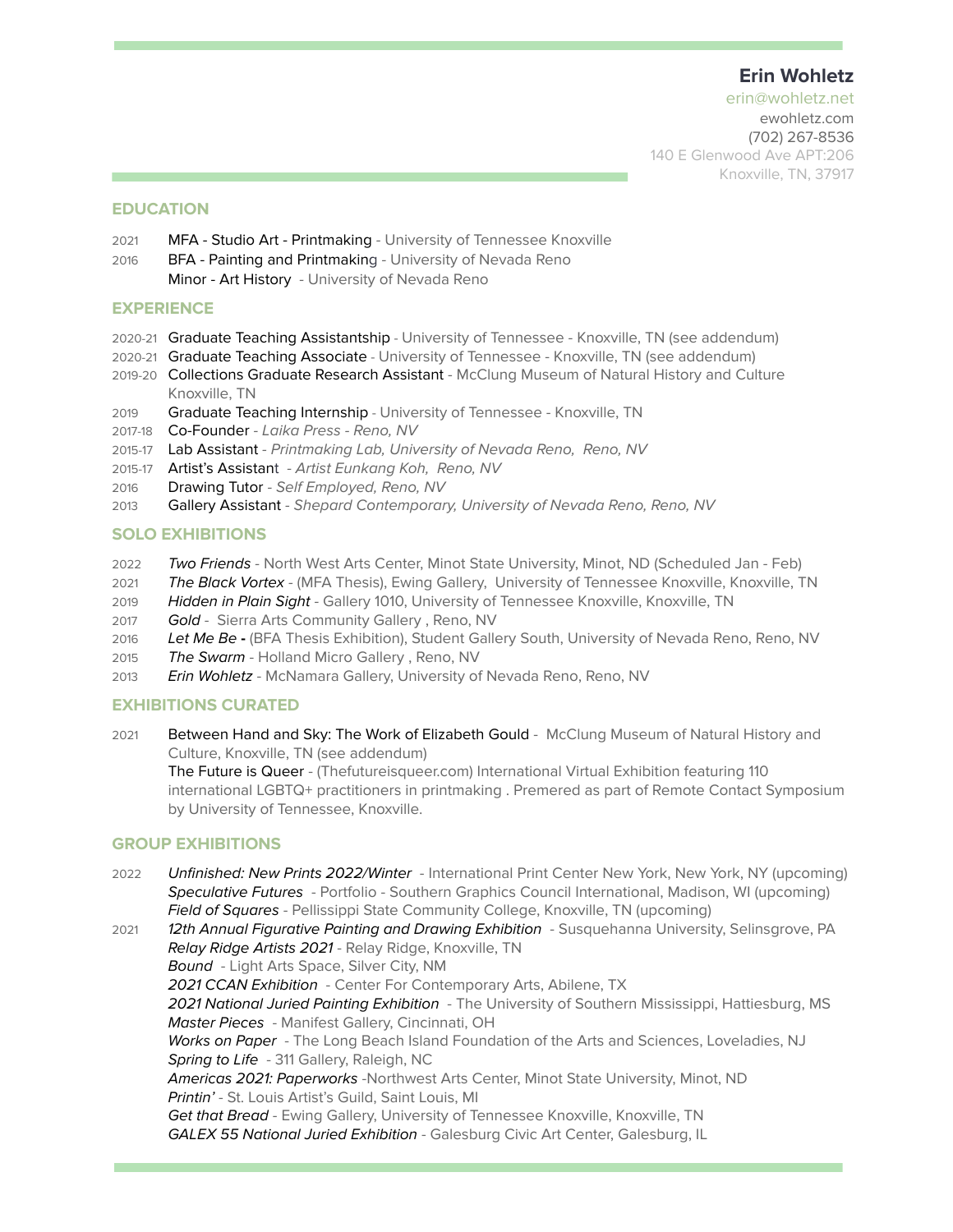|      | Love Or Something Like It - Core New Art Space, Lakewood, CO                                                                                            |
|------|---------------------------------------------------------------------------------------------------------------------------------------------------------|
|      | New Editions - Indianapolis Art Center, Indianapolis, IN                                                                                                |
| 2020 | MAPC Juried Members' Exhibition - Kent State University, Kent, OH                                                                                       |
|      | Perfect Attendance - Ewing Gallery, University of Tennessee Knoxville, Knoxville, TN                                                                    |
|      | Under Pressure: National Printmaking Exhibition - Lincoln Center, Fort Collins, CO                                                                      |
|      | Orange 8 - Zg Gallery, Chicago, IL                                                                                                                      |
|      | 2020 Five Points Annex Small Works Juried Exhibition - Five Points Center for the Visual Arts,                                                          |
|      | Torrington, CT                                                                                                                                          |
|      | Intergalactic - ShockBoxx Gallery, Los Angeles, CA                                                                                                      |
|      | Representation Matter: I See Me - Campus Gallery, Indiana University Kokomo, IN                                                                         |
|      | Worser Artists, Better Spreads: The Digitizing - 1010 Gallery, Knoxville, TN                                                                            |
|      | The Birthday Show - Trishelle Jeffery's, South Jordan, UT                                                                                               |
| 2019 | Kristina Key / Erin Wohletz - Pellissippi State Community College, Knoxville, TN                                                                        |
|      | Fat to Flat and Back Again - Gallery 1010, Knoxville, TN                                                                                                |
|      | Student Art Exhibition - Ewing Gallery, University of Tennessee Knoxville, Knoxville, TN                                                                |
|      | Worse Artists, Better Spreads - Gallery 1010, University of Tennessee Knoxville, Knoxville, TN                                                          |
|      | Artists' Annual Exhibition - Kala Gallery, Berkeley, CA                                                                                                 |
|      | Back For Seconds - Gallery 1010, University of Tennessee Knoxville, Knoxville, TN                                                                       |
|      |                                                                                                                                                         |
|      | (Un) Necessary Duplicates - Dalles County Public Library, Dalles, OR<br>Domestic Oasis - Gallery 1010, University of Tennessee Knoxville, Knoxville, TN |
|      |                                                                                                                                                         |
|      | 9x9 - 1010 Gallery, University of Tennessee Knoxville, Knoxville, TN                                                                                    |
|      | Mentoring Circles - (portfolio), SGCI 2019, Dallas, TX                                                                                                  |
| 2018 | Magnum Opus XXIX - Sacramento Fine Arts Center, Sacramento, CA                                                                                          |
|      | The Dirty Dozen - UT Downtown Gallery, University of Tennessee Knoxville, Knoxville, TN                                                                 |
|      | Frogman's Assistants Show - Weber Fine Arts Building, University of Omaha Nebraska, Omaha, NE                                                           |
|      | Lift off, Press on - Potentialist Gallery, Reno, NV                                                                                                     |
|      | Laika Press Founders - West Street Market, Reno, NV                                                                                                     |
|      | Intaglio - Seacourt Print Workshop, Bangor, Ireland                                                                                                     |
|      | Laika Press - Laika Press, Reno, NV                                                                                                                     |
| 2017 | 117th Anniversary International Exhibition of Works on Paper - Juried Group Show, Community Arts                                                        |
|      | Center, Wallingford, PA                                                                                                                                 |
|      | Passion - Lowe Mill ARTS & Entertainment, Huntsville, AL                                                                                                |
|      | Bon Marché - Ann Street Gallery, Newburgh, NY                                                                                                           |
|      | Laika Press Grand Opening- Group Show, Laika Press, Reno, NV                                                                                            |
|      | Wild Nevada - Friends of Nevada Wilderness Headquarters, Reno, NV                                                                                       |
|      | Groundwork - Holland Project, Reno, NV                                                                                                                  |
|      | Laika Press Founders - Lake st. Windows, Reno, NV                                                                                                       |
|      | International Print Exchange 2017 - Green Door Printmaking Studio, Derby, United Kingdom                                                                |
|      | Termanis - SGCI Member Exchange Portfolio, Atlanta, GA                                                                                                  |
|      | Roska Entertainment Art Show (Months of: March, April and June) - Group Show, Jimmy G's Cigar                                                           |
|      | Bar, Carson City, NV                                                                                                                                    |
| 2016 | Infinity - Student Gallery South, University of Nevada Reno, Reno, NV                                                                                   |
|      | International Print Exchange 2016 - Green Door Printmaking Studio, Derby, England                                                                       |
|      | Flux - SGCI Member exchange portfolio & Exhibition, Portland, OR                                                                                        |
|      | Under Pressure - McNamara Gallery, University of Nevada Reno, Reno, NV                                                                                  |
| 2015 | BFA Midway Exhibition - Student Gallery South, Reno, NV                                                                                                 |
|      | Dexterity - Student Gallery South, University of Nevada Reno, Reno, NV                                                                                  |
|      | Sphere - SGCI Member exchange portfolio & Exhibition, Knoxville, TN                                                                                     |
|      | Human Impressions - Never Ender Gallery, Reno, NV                                                                                                       |
|      | Impressed .- McNamara Gallery, University of Nevada Reno, Reno, NV                                                                                      |
| 2014 | Pack Prints - McNamara Gallery, University of Nevada Reno, Reno, NV                                                                                     |
|      | <b>UNR Painters - McNamara Gallery, University of Nevada Reno, Reno, NV</b>                                                                             |
| 2013 | Annual Student Art Show - Shepard Contemporary, University of Nevada Reno, Reno, NV                                                                     |
| 2012 | Ghost Hard - Sierra Tap House, Reno, NV                                                                                                                 |
|      | Sugar - Club 2100, Las Vegas, NV                                                                                                                        |
| 2011 | Voice - Fine Arts Gallery, Las Vegas, NV                                                                                                                |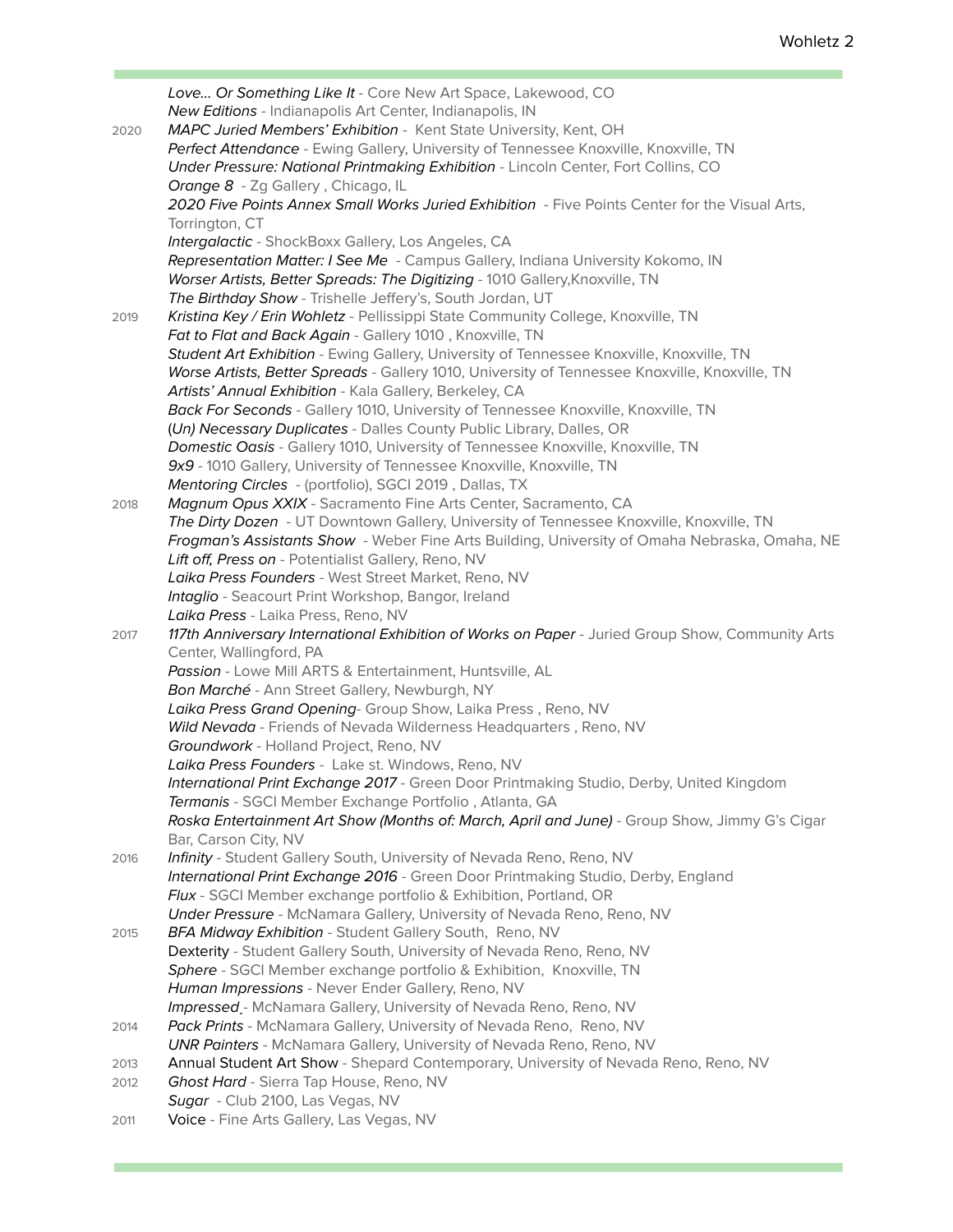## **COLLECTIONS**

Northwest Arts Center - Minot, ND Ewing Gallery of Art and Architecture - Knoxville, TN North Texas University - Denton, TX Frogman's Print Workshop - Omaha, NE Green Pea Press - Huntsville, AL SGCI Archives, Zukerman Art Museum, Kennesaw State University - Atlanta, GA Green Door Printmaking Studio - Derby, United Kingdom The Holland Project - Reno, NV Portland State University - Portland, OR The Stratosphere Hotel and Casino - Las Vegas, NV

#### **AWARDS / GRANTS / FELLOWSHIPS**

- 2021 Best in Show Americas 2021: Paperworks Northwest Arts Center, Minot State University Best in Show - Printin' - St. Louis Artist's Guild, St. Louis, MI Student Union Purchase Award - Get That Bread, Ewing Gallery of Art and Architecture 3-Minute Thesis Semi-Finalist - University of Tennessee, Knoxville
- 2020 SGCI Gamblin Graduate Award Southern Graphics Council International and Gamblin Paige Braddock Graduate Scholarship - School of Art, University of Tennessee, Knoxville SOA Graduate Committee Fellowship - School of Art, University of Tennessee, Knoxville Dorothy Dille Materials Grant - School of Art, University of Tennessee Knoxville Grand Prize - Under Pressure: National Printmaking Exhibition, Juror Award Ewing Gallery Purchase Award - Perfect Attendance, Ewing Gallery of Art and Architecture
- 2019 Dorothy Dille Materials Grant School of Art, University of Tennessee Knoxville Diversity Fellowship - Graduate School, University of Tennessee Knoxville Juror's Discretion Purchase Award - Student Art Competition, Ewing Gallery
- 2018 Juror Award of Excellence Magnum Opus XXIX, Sacramento Fine Arts Center
- 2017 Professional Practices Grant For Seacourt Residency, Awarded by Nevada Arts Council
- 2016 Infinity School of the Arts Dean's Award, University of Nevada Reno Infinity - People's Choice Award, University of Nevada Reno Dean's Outstanding Graduate - Winner of the 2016 College of Liberal Arts Dean's Outstanding Graduate in the School of the Arts, University of Nevada Reno
- 2015 Dexterity Juror Award of Recognition, University of Nevada Reno
- 2013 Center for a Public Anthropology Award Winner, University of Nevada Reno
- 2011 Best in Show Best in show and first place drawing in Voice Juried exhibition.

#### **VISITING ARTIST LECTURES**

- 2022 Minot State University Two Friends (Solo Exhibition), Minot, ND
- 2021 University of Wisconsin Stout Visual Narrative, Intermediate/Advanced Comics, Minomine, WI

#### **RESIDENCIES**

- 2019 Kala Art Institute- San Francisco California, May
- 2017 Seacourt Print Workshop Bangor, Northern Ireland, UK

## **WORKSHOPS**

- 2018 Papermaking (taught) Intro to Interior Architecture, Knoxville, TN
- 2018 Intaglio Etching (taught) Laika Press, Reno, NV
- 2018 Frogman's Print Workshops (assistant) Engraving, Oscar Gillespie, Omaha, NE
- 2018 Frogman's Print Workshops (assistant) Stone Lithography, Tyler Fererra, Omaha, NE
- 2017 Mezzotint Demonstration (taught) Seacourt Print Workshop, Bangor, Ireland
- 2017 Mezzotint Demonstration (taught) University of Nevada Reno
- 2017 Frogman's Print Workshops Mezzotint with Douglas Bosley, Omaha, Nebraska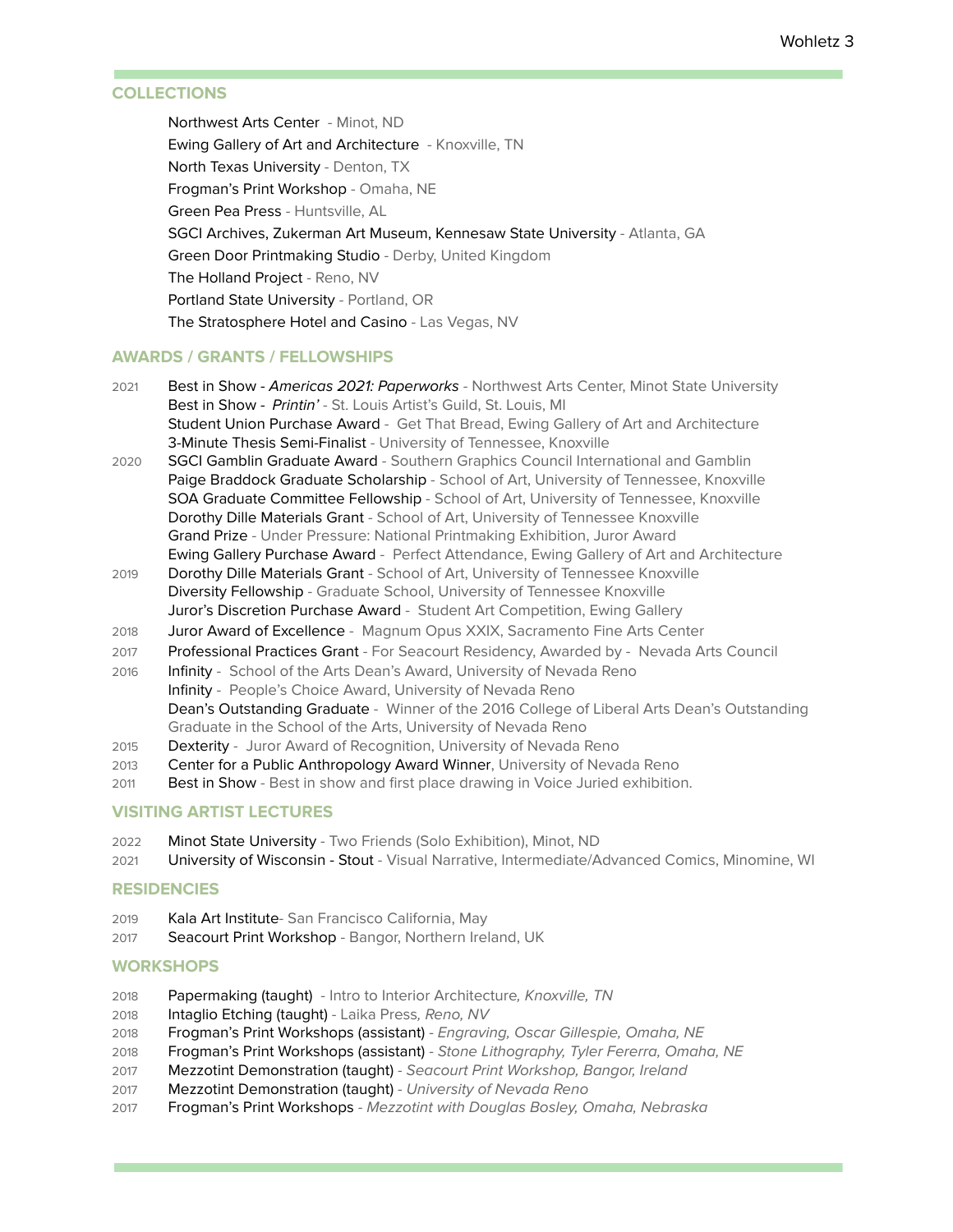#### **PROFESSIONAL AFFILIATIONS**

- 2020-21 Diversity Committee Graduate Representative, School of Art, University of Tennessee, Knoxville
- 2018-20 Graduate Committee Graduate Representative, School of Art, University of Tennessee, Knoxville
- 2018-19 Graduate Student Senate School of Art voting member, University of Tennessee, Knoxville
- 2018-21 Graduate Student Committee Print Representative, School of Art, University of Tennessee, Knoxville
- 2018-20 Printmaking Club Graduate Advisor, University of Tennessee Knoxville
- 2017-18 Laika Press President of the Board
- 2015-18 SGCI Conference Attendance
- 2015-16 University of Nevada Reno's Printmaking Club President, University of Nevada Reno
- 2013-16 Art Club, University of Nevada Reno

#### **CITATIONS**

- 2021 The Hand Magazine Issue #31 (January 2021)
- 2020 Phoenix Literary Magazine University of Tennessee Knoxville
- 2018 Laika Press Mini Demos KWNK radio station
- 2017 Laika Press KWNK radio station
- 2017 International Print Exchange 2017 By Green Door Printmaking Studio
- 2016 International Print Exchange 2016 By Green Door Printmaking Studio
- 2016 Brushfire Literature & Arts Journal Edition 67 Volume 3
- 2015 Nevada Sagebrush- School Art Gallery An Invaluable Learning Tool February 24
- 2015 Brushfire Literature & Arts Journal Edition 66 Volume 2
- 2013 The Montag -Volume 2